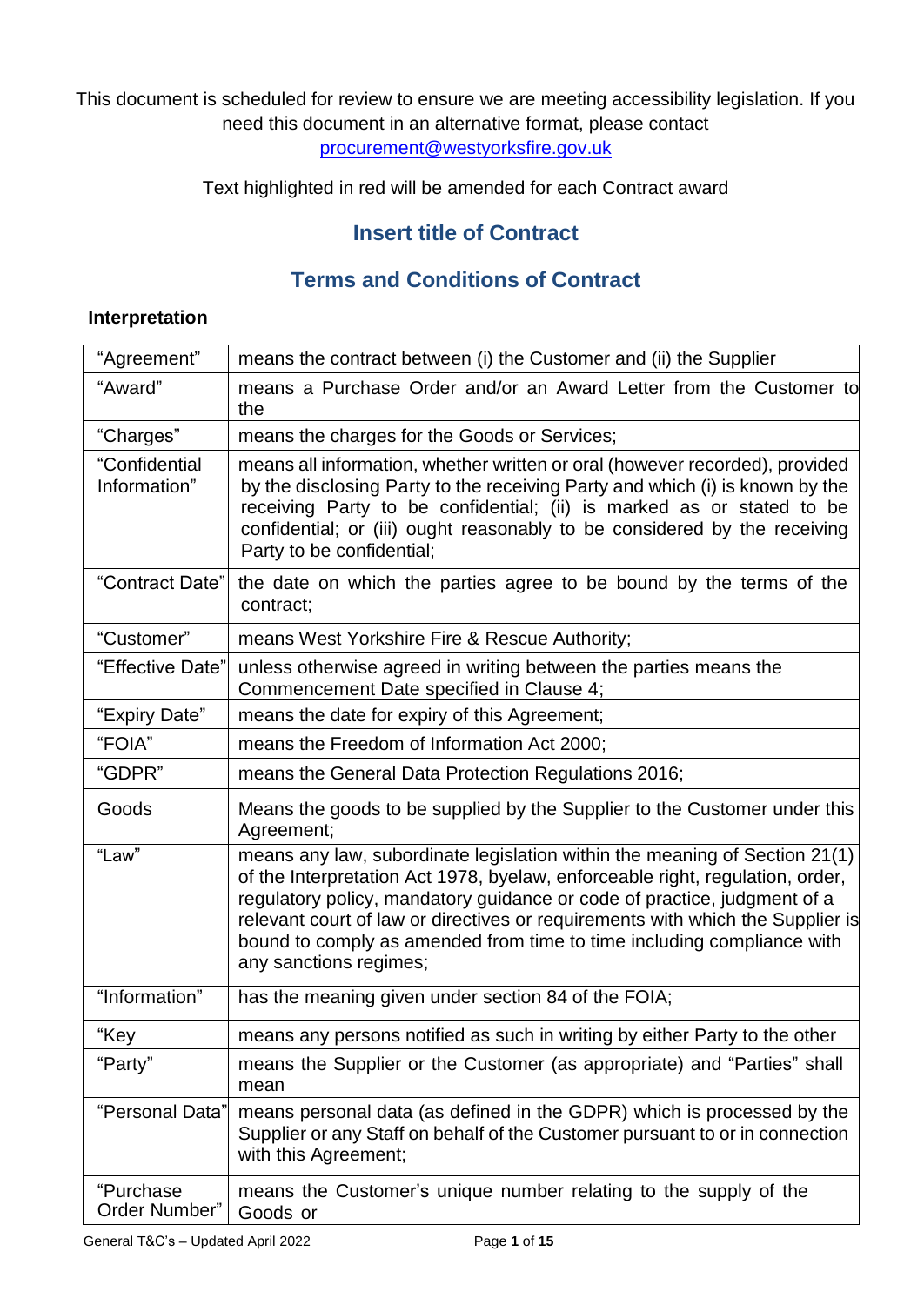| "Request for<br>Information"  | has the meaning set out in the FOIA or the Environmental Information<br>Regulations 2004 as relevant (where the meaning set out for the term                                                                                                            |
|-------------------------------|---------------------------------------------------------------------------------------------------------------------------------------------------------------------------------------------------------------------------------------------------------|
| "Services"                    | means the services to be supplied by the Supplier to the Customer under<br>this                                                                                                                                                                         |
| "Specification"               | means the specification for the Goods or Services (including as to<br>quantity, description and quality) as specified by the Customer and<br>submitted as part of the tender response (Appendix D);                                                     |
| "Staff"                       | means all directors, officers, employees, agents, consultants and<br>contractors of the Supplier and/or of any sub-contractor of the Supplier<br>engaged in the performance of the Supplier's obligations under this<br>Agreement;                      |
| "Staff Vetting<br>Procedures" | means vetting procedures that accord with good industry practice or,<br>where requested by the Customer, the Customer's procedures for the<br>vetting of personnel as provided to the Supplier from time to time;                                       |
| "Supplier"                    | means the company or person to which the contract is awarded;                                                                                                                                                                                           |
| "Term"                        | means the period from the start date of this Agreement set out in the Award<br>Letter to the Expiry Date as such period may be extended in accordance<br>with clause 5.2 or terminated in accordance with the terms and conditions<br>of the Agreement; |
| "VAT"                         | means value added tax in accordance with the provisions of the Value<br>Added;                                                                                                                                                                          |
| "Working Day"                 | means a day (other than a Saturday or Sunday) on which banks are open<br>for business in the City of London.                                                                                                                                            |

| ∣ (i) CUSTOMER                         | <b>ADDRESS</b>               |
|----------------------------------------|------------------------------|
| West Yorkshire Fire and Rescue Service | Oakroyd Hall, Bradford Road, |
|                                        | Birkenshaw,                  |
|                                        | West Yorkshire BD11 2DY      |
|                                        |                              |

| (ii) SUPPLIER (TBC ON AWARD) | <b>ADDRESS</b> |
|------------------------------|----------------|
|                              |                |
|                              |                |
|                              |                |
|                              |                |

#### **Document Change Control**

| Ref | Details of Change                                                                                                                                          | Effective<br>Date |
|-----|------------------------------------------------------------------------------------------------------------------------------------------------------------|-------------------|
|     | Clause 6.4 added that requires Suppliers to submit invoices in PDF format to marketplace.invoices@kirklees.gov.uk<br>or as indicated on the Purchase Order | 19.08.2019        |
|     | Standard Contract template for tendering purposes with added Contract Date and Effective Date                                                              | 21.08.2020        |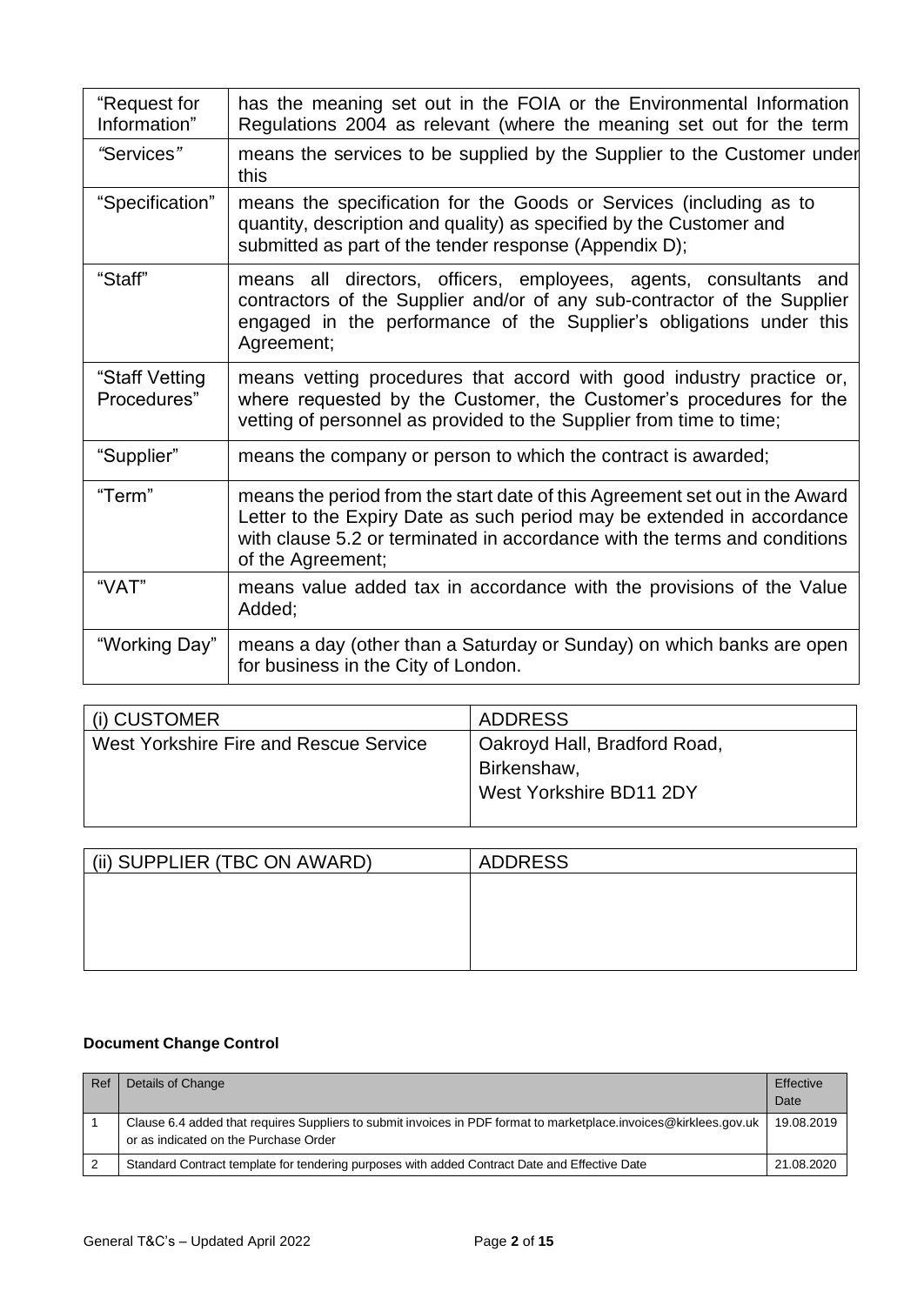In these terms and conditions, unless the context otherwise requires:

- references to numbered clauses are references to the relevant clause in these terms and conditions;
- any obligation on any Party not to do or omit to do anything shall include an obligation not to allow that thing to be done or omitted to be done;
- the headings to the clauses of these terms and conditions are for information only and do not affect the interpretation of the Agreement;
- any reference to an enactment includes reference to that enactment as amended or replaced from time to time and to any subordinate legislation or byelaw made under that enactment; and
- the word 'including' shall be understood as meaning 'including without limitation'.

## **1. Basis of Agreement**

- 1.1. Time shall be of the essence of this Agreement.
- 1.2. The Purchase Order and/or Award Letter constitute an offer by the Customer to purchase the Goods or Services subject to and in accordance with the terms and conditions of this Agreement.
- 1.3. An offer based on an Award Letter shall be deemed to be accepted by the Supplier on receipt by the Customer of a copy of the Award Letter countersigned by the Supplier within 7 days of the date of the Award Letter.

## **2. Supply & Delivery of Goods** (if applicable)

- 2.1. In supplying the Goods, the Supplier shall co-operate with the Customer in all matters relating to the supply of Goods and comply with all the Customer's instructions.
- 2.2. The Supplier shall supply the Goods in accordance with the Specification. The Supplier warrants, represents, undertakes and guarantees that the Goods supplied under this Agreement shall:

2.2.1 be free from defects (manifest or latent), in materials and workmanship and remain so for 12 months after delivery;

2.2.2 be of satisfactory quality (within the meaning of the Consumer Rights Act 2015) and comply with any applicable statutory and regulatory requirements relating to the manufacture, labelling, packaging, storage, handling and delivery of the Goods;

2.2.3 conform with the specifications (including the Contract Specification), drawings, descriptions given in quotations, estimates, brochures, sales, marketing and technical literature or material (in whatever format made available by the Supplier) supplied by, or on behalf of, the Supplier;

2.2.4 be free from design defects;

2.2.5 be fit for any purpose held out by the Supplier or made known to the Supplier by the Customer expressly or by implication, and in this respect the Customer relies on the Supplier's skill and judgement. The Supplier acknowledges and agrees that the approval by the Customer of any designs provided by the Supplier shall not relieve the Supplier of any of its obligations under this sub-clause; and

2.2.6 and the Supplier itself shall, comply with all applicable laws.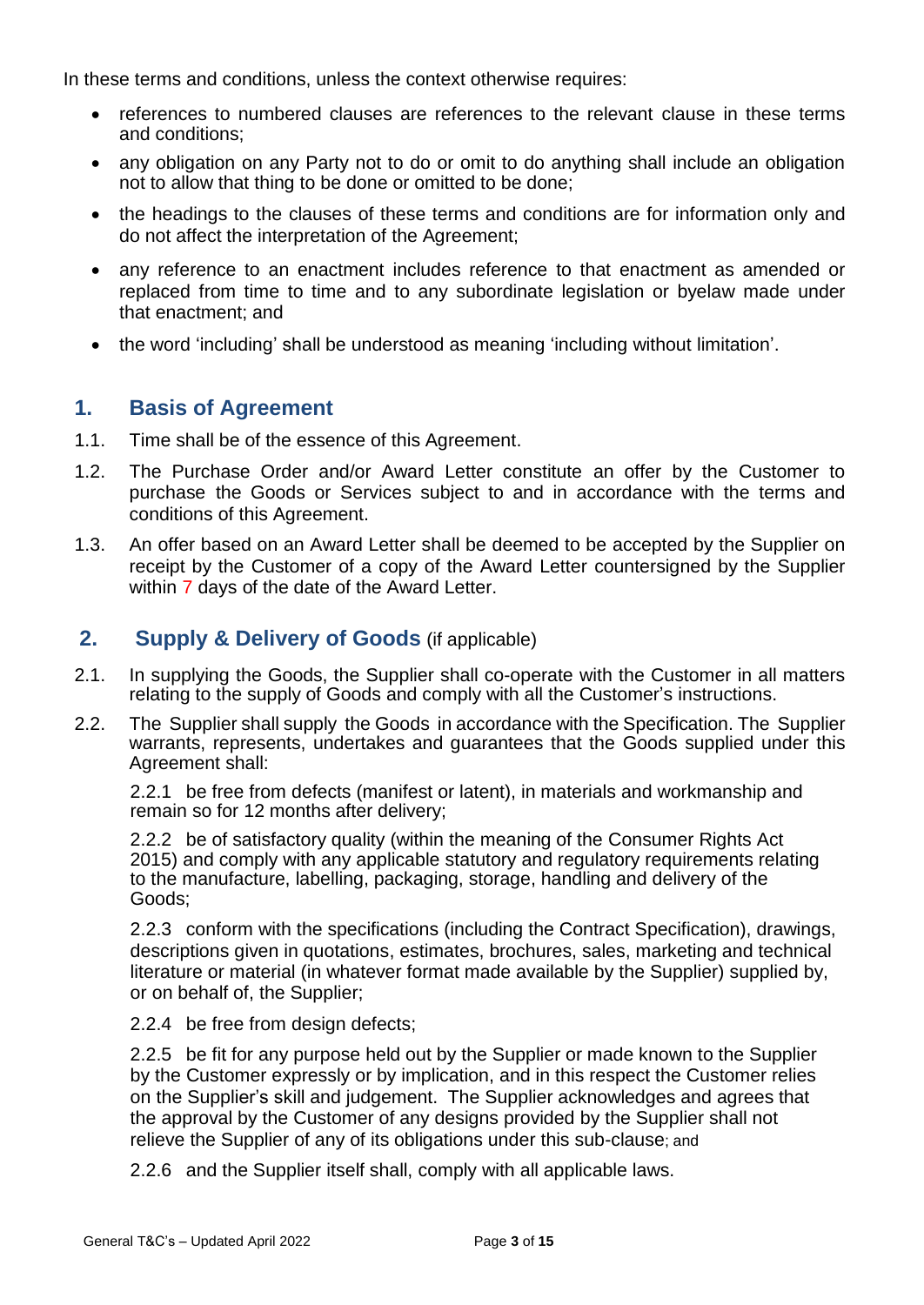- 2.3. Unless otherwise agreed in writing by the Customer delivery of the Goods shall be completed once the completion of unloading the Goods from the transporting vehicle at the delivery address has taken place and the Customer has signed for the delivery.
- 2.4. Delivery of the Goods shall be accompanied by a delivery note which shows the Purchase Order Number and the type and quantity of the Goods and, in the case of part delivery, the outstanding balance remaining to be delivered.
- 2.5. Unless otherwise stipulated by the Customer deliveries shall only be accepted by the Customer on Working Days and during normal business hours.
- 2.6. Where (i) the Supplier fails to deliver the Goods or part of the Goods or (ii) the Goods or part of the Goods do not comply with the provisions of clause 2, then without limiting any of its other rights or remedies implied by statute or common law, the Customer shall be entitled:
	- 2.6.1. to terminate this Agreement;
	- 2.6.2. request the Supplier, free of charge, to deliver substitute Goods within the timescales specified by the Customer;
	- 2.6.3. to require the Supplier, free of charge, to repair or replace the rejected Goods, or to provide a full refund of the price of the rejected Goods (if paid);
	- 2.6.4. to reject the Goods (in whole or part) and return them to the Supplier at the Supplier's own risk and expense and the Customer shall be entitled to a full refund on those Goods or part of Goods duly returned;
	- 2.6.5. to buy the same or similar Goods from another supplier and
	- 2.6.6. to recover any expenses incurred in respect of buying the Goods from another supplier which shall include but not be limited to administration costs, chargeable staff time and extra delivery costs.

#### **3. Supply of Services** (if applicable)

- 3.1 In consideration of the Customer's agreement to pay the Charges, the Supplier shall supply the Services to the Customer for the Term subject to and in accordance with the terms and conditions of this Agreement and the tender response submitted.
- 3.2 In supplying the Services, the Supplier shall:
	- 3.2.1 co-operate with the Customer in all matters relating to the Services and comply with all the Customer's instructions;
	- 3.2.2 perform the Services with all reasonable care, skill and diligence in accordance with good industry practice in the Supplier's industry, profession or trade;
	- 3.2.3 use Staff who are suitably skilled and experienced to perform tasks assigned to them, and in sufficient number to ensure that the Supplier's obligations are fulfilled in accordance with this Agreement;
	- 3.2.4 ensure that the Services shall conform with all descriptions and specifications set out in the Specification;
	- 3.2.5 comply with all applicable laws; and
	- 3.2.6 provide all equipment, tools and vehicles and other items as are required to provide the Services.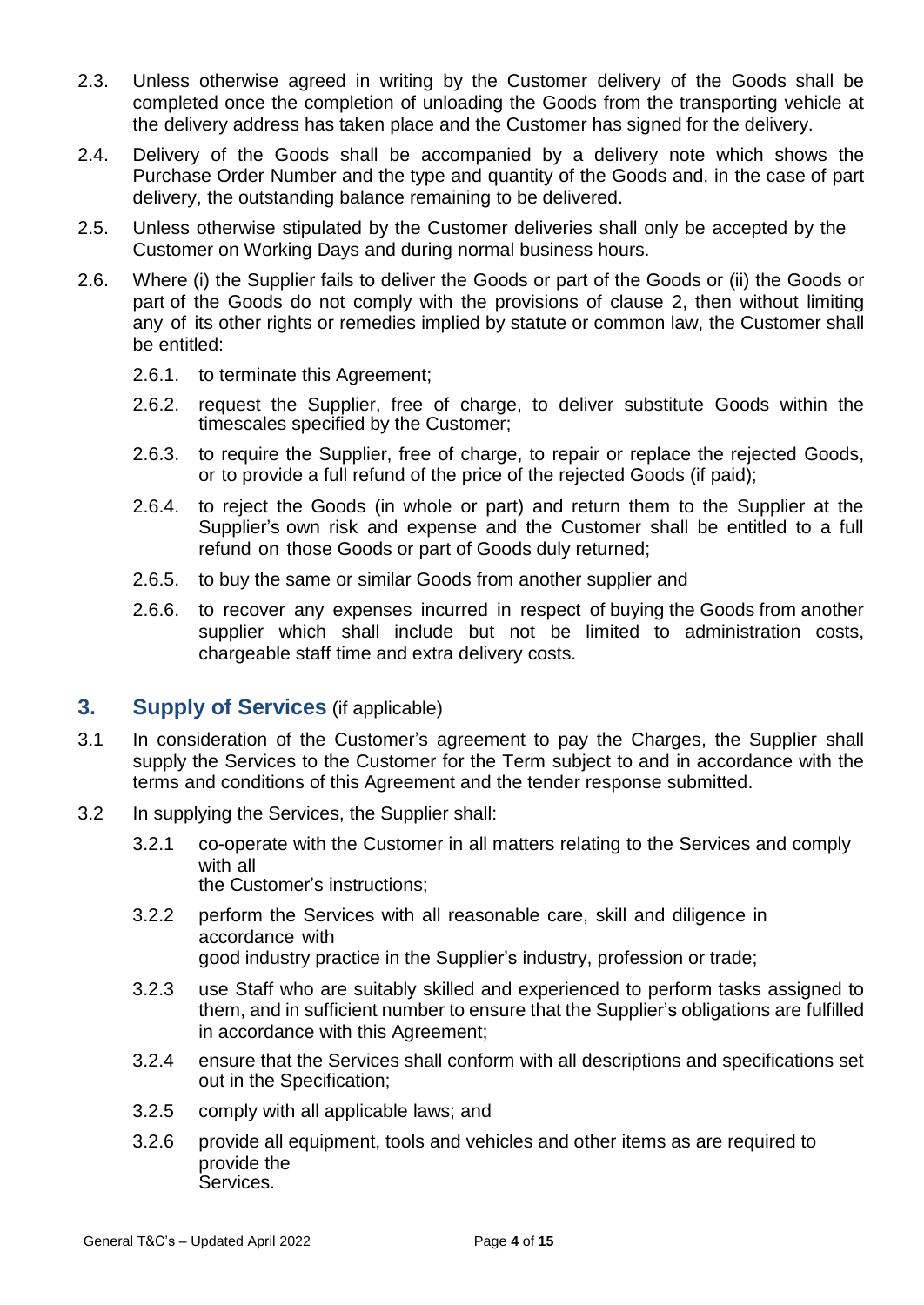3.3 The Customer may by written notice to the Supplier at any time request a variation to the scope of the Services. In the event that the Supplier agrees to any variation to the scope of the Services, all Charges shall be subject to fair and reasonable adjustment to be agreed in writing between the Customer and the Supplier. Any variation must not fundamentally change the original scope of the tender.

#### **4. Term**

4.1 An Agreement for Services shall take effect on the date specified in the Purchase Order and/or Award Letter and shall expire on the Expiry Date, unless it is otherwise extended in accordance with clause 4.2 or terminated in accordance with the terms and conditions of this Agreement.

> Commencement Date:<br>Initial Evein: Date: \*\*\*\*\*\*\* Initial Expiry Date: \*\*\*\*\*\*\* Expiry Date:

4.2 The Customer may extend this Agreement for Services for a period of 12 months from \*\*\*\*\*\*\*\* by giving not less than 30 Working Days' notice in writing to the Contractor prior to the Initial Expiry Date. The terms and conditions of this Agreement shall apply throughout any such extended period.

# **5. Charges, Payment and Recovery of Sums Due**

- 5.1 The Charges for the Goods or Services shall be as set out in the Purchase Order and / or Award Letter and shall be the full and exclusive remuneration of the Supplier in respect of the supply of the Goods or Services. Unless otherwise agreed in writing by the Customer, the Charges shall include every cost and expense of the Supplier directly or indirectly incurred in connection with the performance of the Goods or Services.
- 5.2 All amounts stated are exclusive of VAT which shall be charged at the prevailing rate. The Customer shall, following the receipt of a valid VAT invoice, pay to the Supplier a sum equal to the VAT chargeable in respect of the Goods or Services. Any amendments to pricing must be substantiated by comprehensive evidence provided to the Customer in writing and any amendments agreed and signed by both Parties.
- 5.3 The Supplier shall invoice the Customer as specified in this Agreement. When expressly required by the Customer and prior to raising invoices, the Supplier shall present, a monthly schedule of all services undertaken for that month. Each schedule shall include such supporting information required by the Customer to verify the accuracy of the intended charges and a breakdown of the Goods or Services supplied in the invoice period. The Customer shall confirm acceptance (or otherwise) of the schedule, following which the Supplier shall invoice the Customer.
- 5.4 Invoices must be submitted in PDF format: to [marketplace.invoices@kirklees.gov.uk](mailto:marketplace.invoices@kirklees.gov.uk) or as indicated on the Purchase Order.
- 5.5 In consideration of the supply of the Goods or Services by the Supplier, the Customer shall pay the Supplier the invoiced amounts no later than 30 days after verifying that the invoice is valid and undisputed and includes a valid Purchase Order Number. The Customer may, without prejudice to any other rights and remedies under this Agreement, withhold or reduce payments in the event of unsatisfactory performance.
- 5.6 If the Customer fails to consider and verify an invoice in a timely fashion the invoice shall be regarded as valid and undisputed for the purpose of paragraph 5.4 after a reasonable time has passed.
- 5.7 If there is a dispute between the Parties as to the amount invoiced, the Customer shall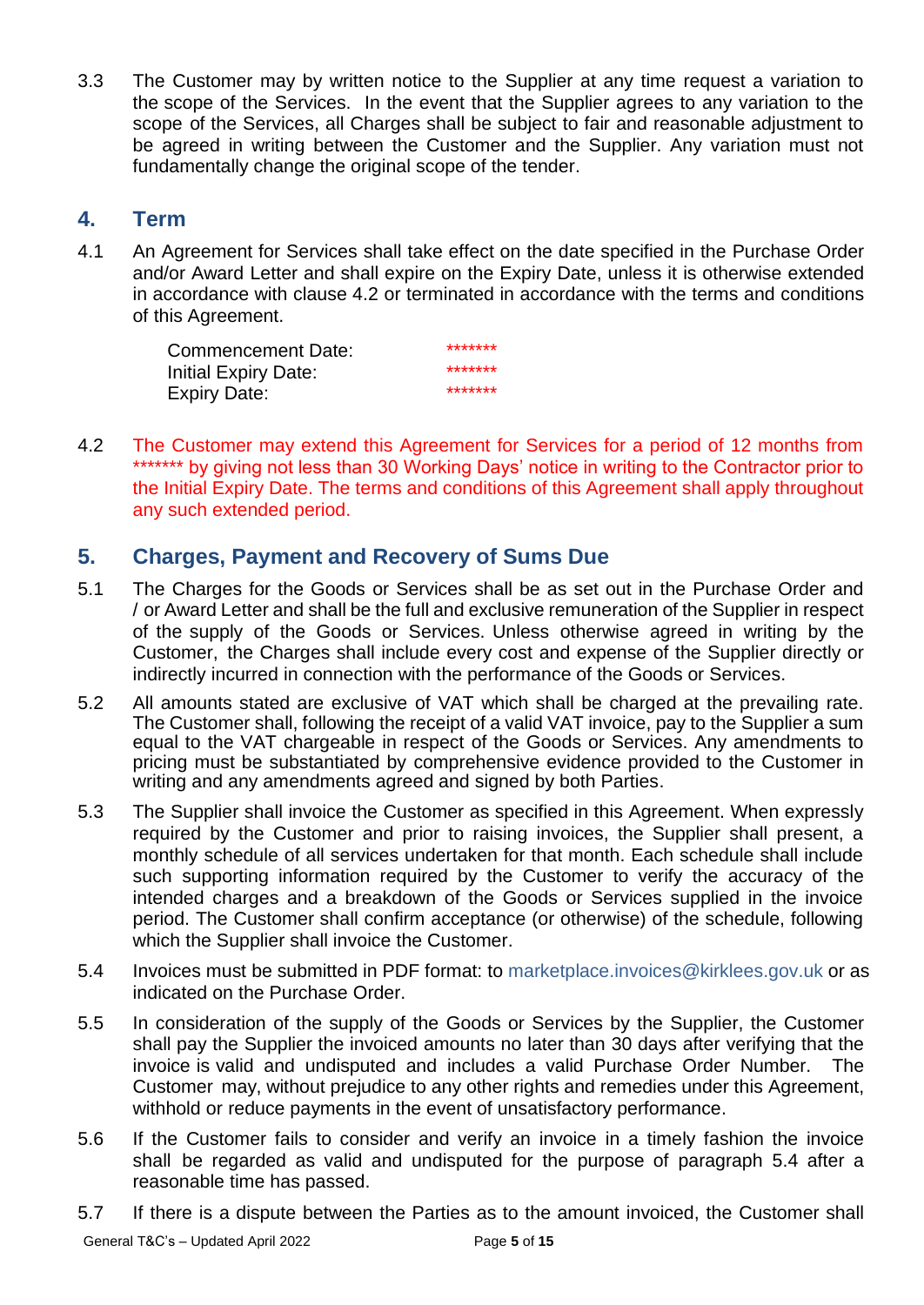pay the undisputed amount. The Supplier shall not suspend the supply of the Goods or Services unless the Supplier is entitled to terminate this Agreement for a failure to pay undisputed sums in accordance with clause 16.3. Any disputed amounts shall be resolved through the dispute resolution procedure detailed in clause 19.

- 5.8 If a payment of an undisputed amount is not made by the Customer by the due date, then the Customer shall pay the Supplier interest at the interest rate specified in the Late Payment of Commercial Debts (Interest) Act 1998.
- 5.9 Where the Supplier enters into a sub-contract, the Supplier shall include in that subcontract:
	- 5.9.1 provisions having the same effects as clauses 5.3 to 5.7 of this Agreement; and
	- 5.9.2 a provision requiring the counterparty to that sub-contract to include in any sub- contract which it awards, provisions having the same effect as 5.3 to 5.8 of this Agreement.
	- 5.9.3 In this clause 5.9, "sub-contract" means a contract between two or more suppliers, at any stage of remoteness from the Authority in a subcontracting chain, made wholly or substantially for the purpose of performing (or contributing to the performance of) the whole or any part of this Agreement.
- 5.10 If any sum of money is recoverable from or payable by the Supplier under this Agreement (including any sum which the Supplier is liable to pay to the Customer in respect of any breach of this Agreement), that sum may be deducted unilaterally by the Customer from any sum then due, or which may come due, to the Supplier under this Agreement or under any other Agreement or contract with the Customer. The Supplier shall not be entitled to assert any credit, set-off or counterclaim against the Customer in order to justify withholding payment of any such amount in whole or in part.

## **6. Premises and equipment**

- 6.1 If necessary, the Customer shall provide the Supplier with reasonable access at reasonable times to its premises for the purpose of supplying the Goods or Services. All equipment, tools and vehicles brought onto the Customer's premises by the Supplier or the Staff shall be at the Supplier's risk.
- 6.2 If the Supplier supplies all or any of the Goods or Services at or from the Customer's premises, on completion of the Services or termination or expiry of the Agreement (whichever is the earlier) the Supplier shall vacate the Customer's premises, remove the Supplier's plant, equipment and unused materials and all rubbish arising out of the provision of the Services and leave the Customer's premises in a clean, safe and tidy condition. The Supplier shall be solely responsible for making good any damage to the Customer's premises or any objects contained on the Customer's premises which is caused by the Supplier or any Staff, other than fair wear and tear.
- 6.3 If the Supplier supplies all or any of the Goods or Services at or from its premises or the premises of a third party, the Customer may, during normal business hours and on reasonable notice, inspect and examine the manner in which the relevant Goods or Services are supplied at or from the relevant premises.
- 6.4 The Customer shall be responsible for maintaining the security of its premises in accordance with its standard security requirements. While on the Customer's premises the Supplier shall, and shall procure that all Staff shall, comply with all the Customer's security requirements.
- 6.5 Where all or any of the Goods or Services are supplied from the Supplier's premises, the Supplier shall, at its own cost, comply with all security requirements specified by the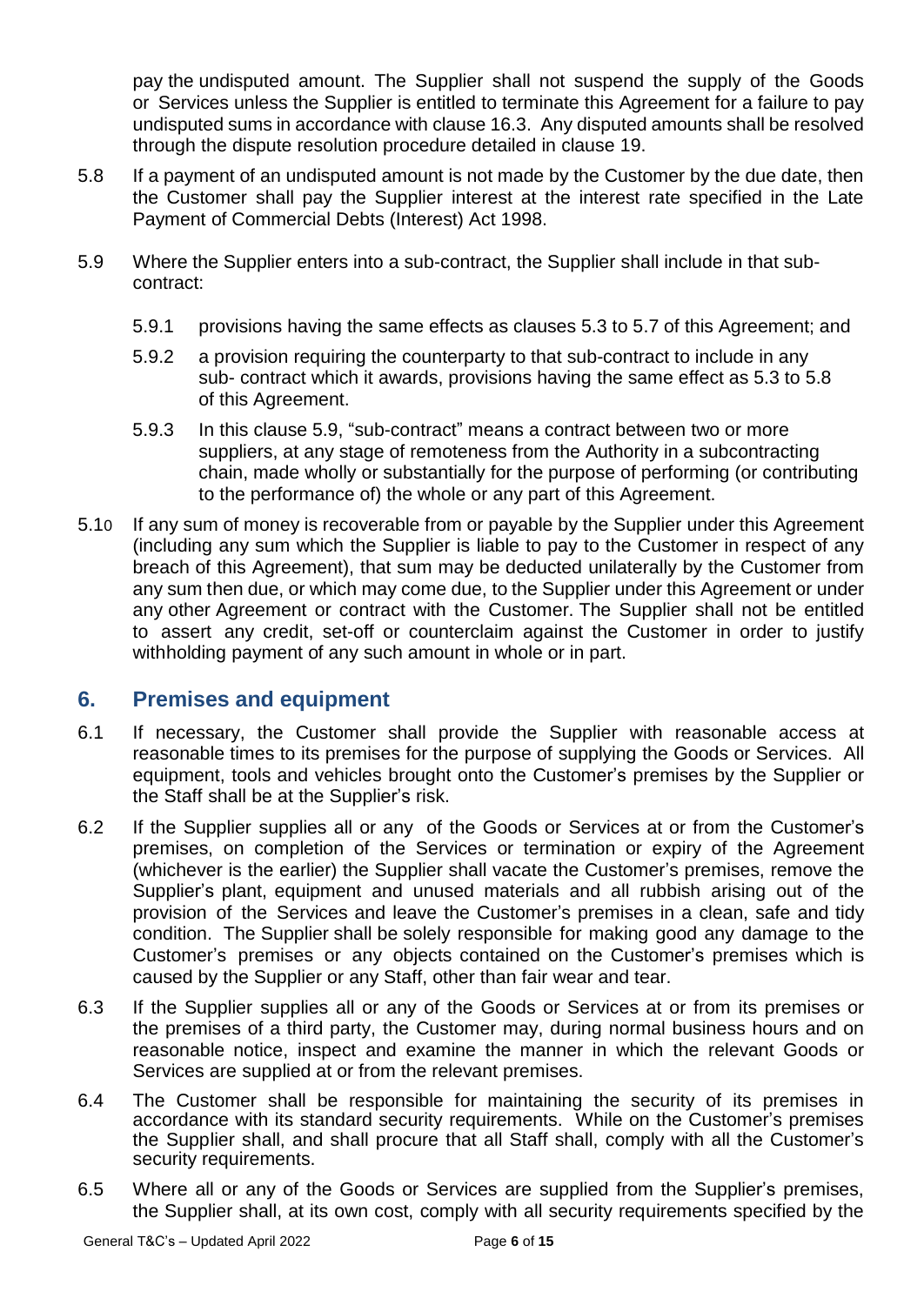Customer in writing.

- 6.6 Without prejudice to clause 3.2.6, any equipment provided by the Customer for the purposes of this Agreement shall remain the property of the Customer and shall be used by the Supplier and the Staff only for the purpose of carrying out this Agreement. Such equipment shall be returned promptly to the Customer on expiry or termination of this Agreement.
- 6.7 The Supplier shall reimburse the Customer for any loss or damage to the equipment (other than deterioration resulting from normal and proper use) caused by the Supplier or any Staff. Equipment supplied by the Customer shall be deemed to be in a good condition when received by the Supplier or relevant Staff unless the Customer is notified otherwise in writing within 5 Working Days.

## **7. Staff and Key Personnel**

- 7.1 If the Customer reasonably believes that any of the Staff are unsuitable to undertake work in respect of this Agreement to supply Services, it may, by giving written notice to the Supplier:
	- 7.1.1 refuse admission to the relevant person(s) to the Customer's premises;
	- 7.1.2 direct the Supplier to end the involvement in the provision of the Services of the relevant person(s); and/or
	- 7.1.3 require that the Supplier replace any person removed under this clause with another suitably qualified person and procure that any security pass issued by the Customer to the person removed is surrendered,

and the Supplier shall comply with any such notice.

- 7.2 The Supplier shall:
	- 7.2.1 ensure that all Staff involved in delivering Services are vetted in accordance with appropriate Staff Vetting Procedures and if requested, comply with the Customer's Staff Vetting Procedures as supplied from time to time;
	- 7.2.2 if requested, provide the Customer with a list of the names and addresses (and any other relevant information) of all persons who may require admission to the Customer's premises in connection with this Agreement; and
	- 7.2.3 procure that all Staff comply with any rules, regulations and requirements reasonably specified by the Customer.
- 7.3 Any Key Personnel shall not be released from supplying the Services without the prior agreement of the Customer, except by reason of long-term sickness, maternity leave, paternity leave, termination of employment or other extenuating circumstances.
- 7.4 Any replacements to the Key Personnel shall be subject to the prior written agreement of the Customer (not to be unreasonably withheld). Such replacements shall be of at least equal status or of equivalent experience and skills to the Key Personnel being replaced and be suitable for the responsibilities of that person in relation to the Services.

# **8. Assignment and sub-contracting**

8.1 The Supplier shall not without the written consent of the Customer assign, subcontract, novate or in any way dispose of the benefit and/ or the burden of this Agreement or any part of this Agreement. The Customer may, in the granting of such consent, provide for additional terms and conditions relating to such assignment, sub-contract, novation or disposal. The Supplier shall be responsible for the acts and omissions of its sub-contractors as though those acts and omissions were its own.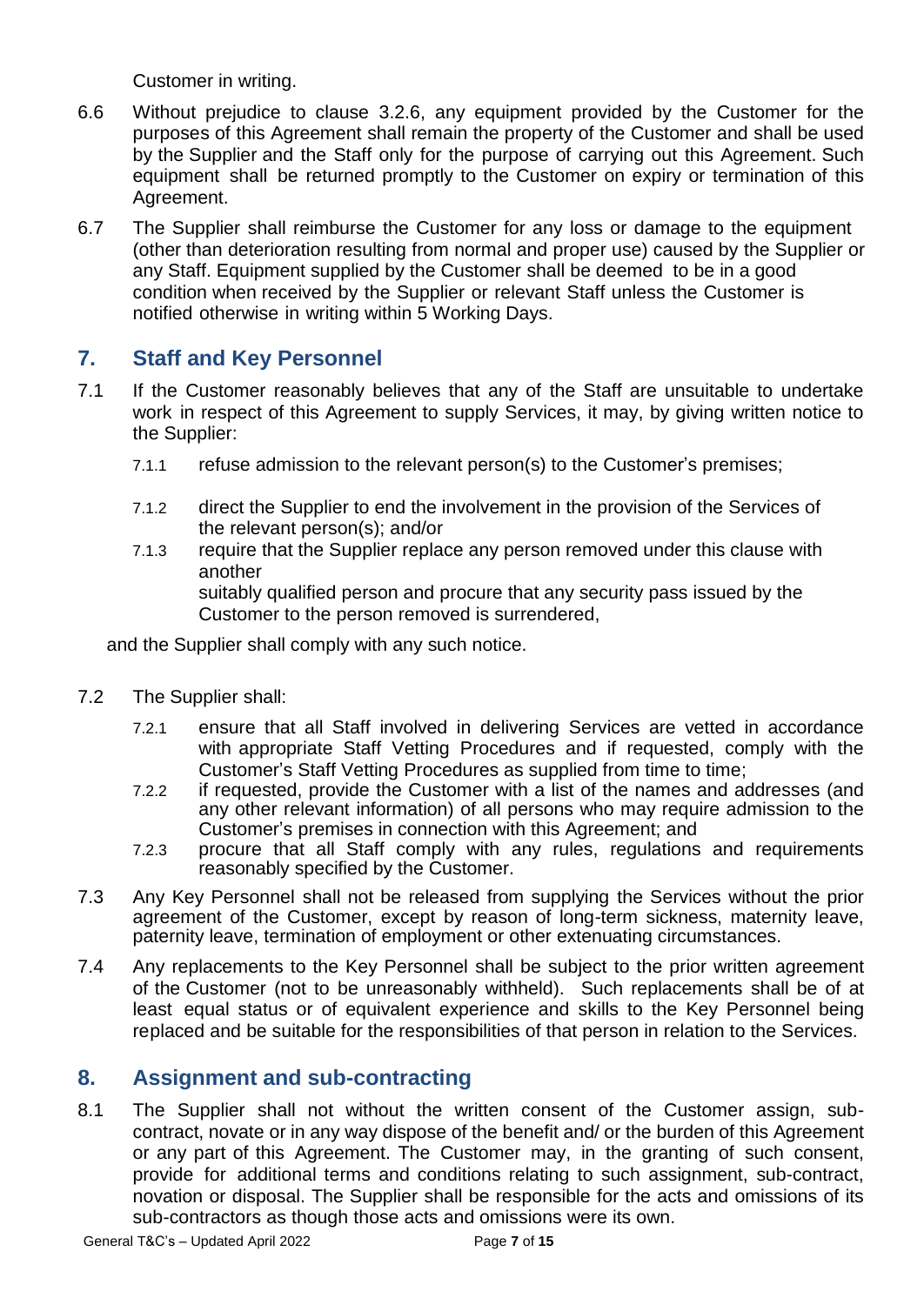- 8.2 Where the Customer has consented to the placing of sub-contracts, the Supplier shall, at the request of the Customer, send copies of each sub-contract, to the Customer as soon as is reasonably practicable.
- 8.3 The Customer may assign, novate, or otherwise dispose of its rights and obligations under this Agreement without the consent of the Supplier provided that such assignment, novation or disposal shall not increase the burden of the Supplier's obligations under this Agreement.

## **9. Intellectual Property Rights**

- 9.1 The Supplier grants the Customer a perpetual, royalty-free, irrevocable, non-exclusive license (with the right to sub-license) to use all intellectual property rights in the Goods or in any materials accompanying the Goods to the extent that it is necessary to fulfil its obligations under this Agreement.
- 9.2 All intellectual property rights in any materials provided by the Customer to the Supplier for the purposes of this Agreement to deliver Services shall remain the property of the Customer but the Customer hereby grants the Supplier a royalty-free, non-exclusive and non-transferable license to use such materials as required until termination or expiry of this Agreement for the sole purpose of enabling the Supplier to perform its obligations under this Agreement.
- 9.3 All intellectual property rights in any materials created or developed by the Supplier pursuant to this Agreement or arising as a result of the provision of the Services shall vest in the Supplier. If, and to the extent, that any intellectual property rights in such materials vest in the Customer by operation of law, the Customer hereby assigns to the Supplier by way of a present assignment of future rights that shall take place immediately on the coming into existence of any such intellectual property rights all its intellectual property rights in such materials (with full title guarantee and free from all third-party rights).
- 9.4 The Supplier hereby grants the Customer:
	- 9.4.1 a perpetual, royalty-free, irrevocable, non-exclusive license (with a right to sublicense) to use all intellectual property rights in the materials created or developed pursuant to this Agreement and any intellectual property rights arising as a result of the provision of the Services; and
	- 9.4.2 a perpetual, royalty-free, irrevocable and non-exclusive license (with a right to sub- license) to use:
		- (a) any intellectual property rights vested in or licensed to the Supplier on the date of this Agreement; and
		- (b) any intellectual property rights created during the Term but which are neither created or developed pursuant to this Agreement nor arise as a result of the provision of the Services,

including any modifications to or derivative versions of any such intellectual property rights, which the Customer reasonably requires in order to exercise its rights and take the benefit of this Agreement including the Services provided.

9.5 The Supplier shall indemnify, and keep indemnified, the Customer in full against all costs, expenses, damages and losses (whether direct or indirect), including any interest, penalties, and reasonable legal and other professional fees awarded against or incurred or paid by the Customer as a result of or in connection with any claim made against the Customer for actual or alleged infringement of a third party's intellectual property arising out of, or in connection with, the supply or use of the Goods or Services, to the extent that the claim is attributable to the acts or omission of the Supplier or any Staff.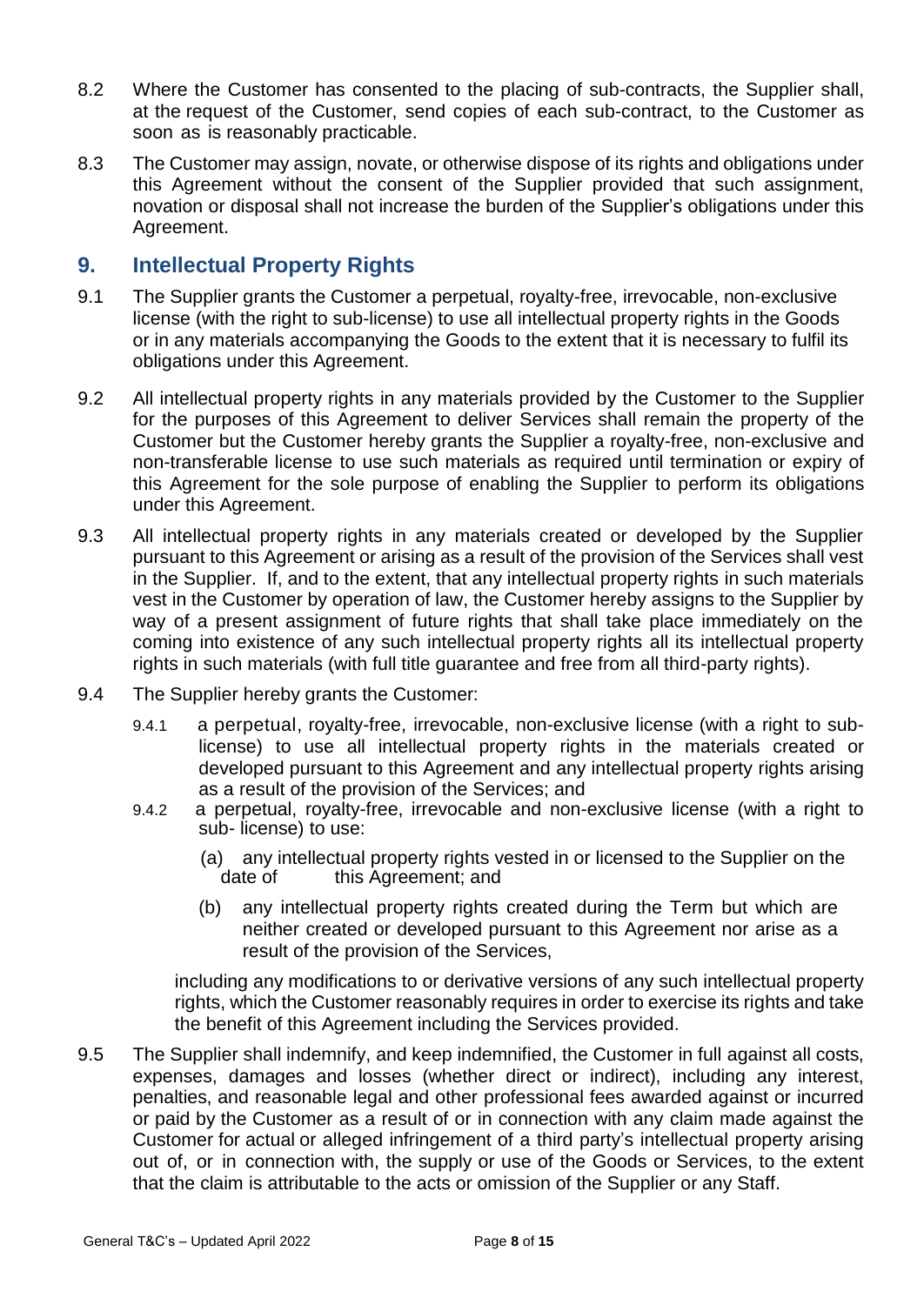#### **10. Governance and Records**

- 10.1 The Supplier shall:
	- 10.1.1 attend progress meetings with the Customer at the frequency and times specified by the Customer and shall ensure that its representatives are suitably qualified to attend such meetings; and
	- 10.1.2 submit progress reports to the Customer at the times and in the format specified by the Customer.
- 10.2 The Supplier shall keep and maintain until 6 years after the end of this Agreement, or as long a period as may be agreed between the Parties, full and accurate records of this Agreement including the Goods or Services supplied under it and all payments made by the Customer. The Supplier shall on request afford the Customer or the Customer's representatives such access to those records as may be reasonably requested by the Customer in connection with this Agreement.

#### **11. Confidentiality, Transparency and Publicity**

- 11.1 Subject to clause 11.2, each Party shall:
	- 11.1.1 treat all Confidential Information it receives as confidential, safeguard it accordingly and not disclose it to any other person without the prior written permission of the disclosing Party; and
	- 11.1.2 not use or exploit the disclosing Party's Confidential Information in any way except for the purposes anticipated under this Agreement.
- 11.2 Notwithstanding clause 11.1, a Party may disclose Confidential Information which it receives from the other Party:
	- 11.2.1 where disclosure is required by applicable law or by a court of competent jurisdiction;
	- 11.2.2 to its auditors or for the purposes of regulatory requirements;
	- 11.2.3 on a confidential basis, to its professional advisers;
	- 11.2.4 to the Serious Fraud Office where the Party has reasonable grounds to believe that the other Party is involved in activity that may constitute a criminal offence under the Bribery Act 2010;
	- 11.2.5 where the receiving Party is the Supplier, to the Staff on a need to know basis to enable performance of the Supplier's obligations under this Agreement provided that the Supplier shall procure that any Staff to whom it discloses Confidential Information pursuant to this clause 11.2.5 shall observe the Supplier's confidentiality obligations under this Agreement; and
	- 11.2.6 where the receiving Party is the Customer:
		- (a) on a confidential basis to the employees, agents, consultants and contractors of the Customer;
		- (b) on a confidential basis to any Public Sector Authority, any successor body to a Public Sector Authority or any company to which the Customer transfers or proposes to transfer all or any part of its business;
		- (c) to the extent that the Customer (acting reasonably) deems disclosure necessary or appropriate in the course of carrying out its public functions; or
		- (d) in accordance with clause 12.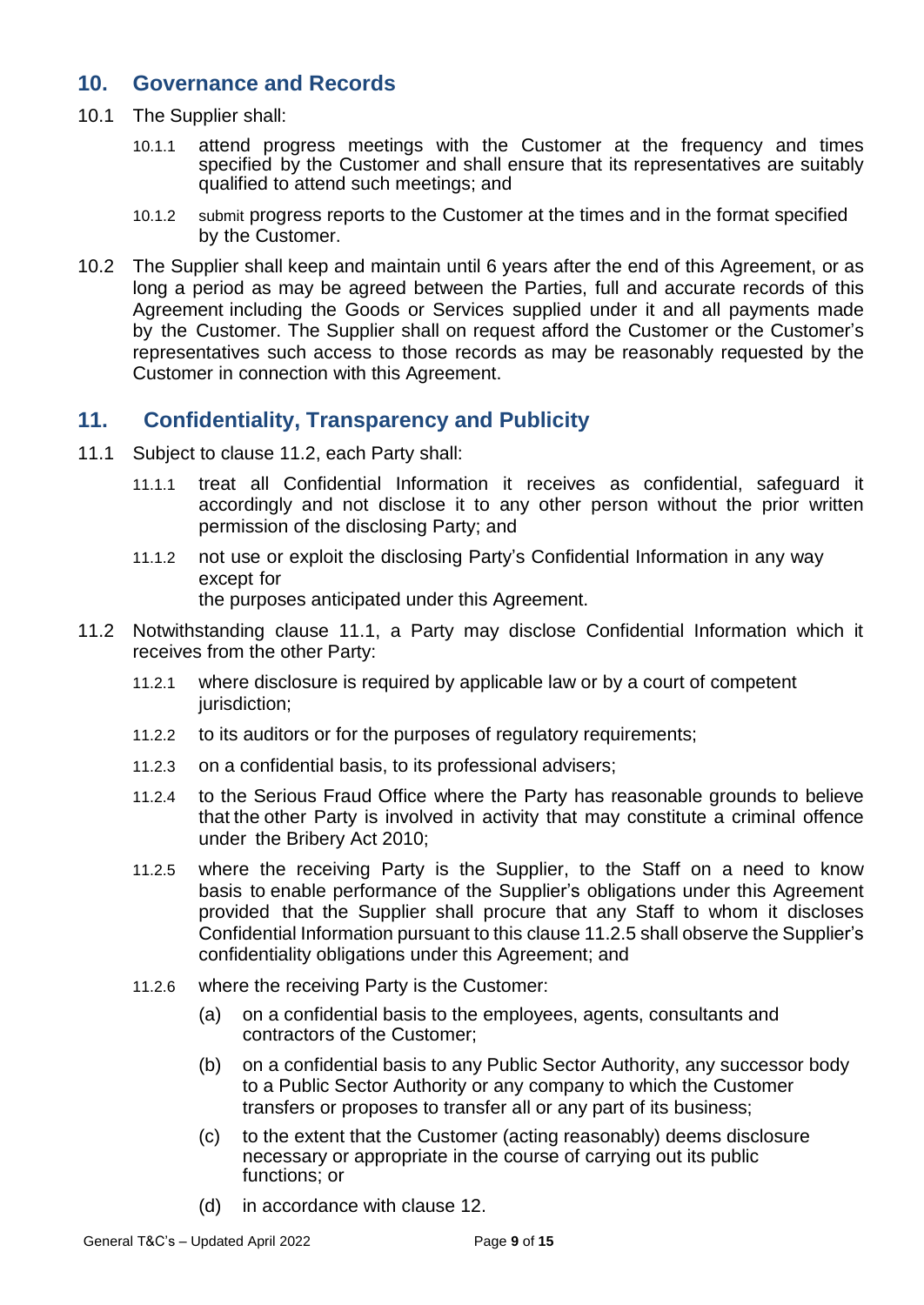and for the purposes of the foregoing, references to disclosure on a confidential basis shall mean disclosure subject to a confidentiality agreement or arrangement containing terms no less stringent than those placed on the Customer under this clause 11.

- 11.3 The Parties acknowledge that, except for any information which is exempt from disclosure in accordance with the provisions of the FOIA, the content of this Agreement is not Confidential Information and the Supplier hereby gives its consent for the Customer to publish this Agreement in its entirety to the general public (but with any information that is exempt from disclosure in accordance with the FOIA redacted) including any changes to this Agreement agreed from time to time. The Customer may consult with the Supplier to inform its decision regarding any redactions but shall have the final decision in its absolute discretion whether any of the content of this Agreement is exempt from disclosure in accordance with the provisions of the FOIA.
- 11.4 The Supplier shall not and shall take reasonable steps to ensure that the Staff shall not, make any press announcement or publicise this Agreement or any part of the Agreement in any way, except with the prior written consent of the Customer.

## **12. Freedom of Information**

- 12.1 The Supplier acknowledges that the Customer is subject to the requirements of the FOIA and the Environmental Information Regulations 2004 and shall:
	- 12.1.1 provide all necessary assistance and cooperation as reasonably requested by the Customer to enable the Customer to comply with its obligations under the FOIA and the Environmental Information Regulations 2004;
	- 12.1.2 transfer to the Customer all Requests for Information relating to this Agreement that it receives as soon as practicable and in any event within 2 Working Days of receipt;
	- 12.1.3 provide the Customer with a copy of all Information belonging to the Customer requested in the Request for Information which is in its possession or control in the form that the Customer requires within 5 Working Days (or such other period as the Customer may reasonably specify) of the Customer's request for such Information; and
	- 12.1.4 not respond directly to a Request for Information unless authorised in writing to do so by the Customer.
- 12.2 The Supplier acknowledges that the Customer may be required under the FOIA and the Environmental Information Regulations 2004 to disclose Information concerning the Supplier or the Goods or Services (including commercially sensitive information) without consulting or obtaining consent from the Supplier.

In these circumstances the Customer shall, in accordance with any relevant guidance issued under the FOIA, take reasonable steps, where appropriate, to give the Supplier advance notice, or failing that, to draw the disclosure to the Supplier's attention after any such disclosure.

12.3 Notwithstanding any other provision in this Agreement, the Customer shall be responsible for determining in its absolute discretion whether any Information relating to the Supplier or the Goods or Services is exempt from disclosure in accordance with the FOIA and/or the Environmental Information Regulations 2004.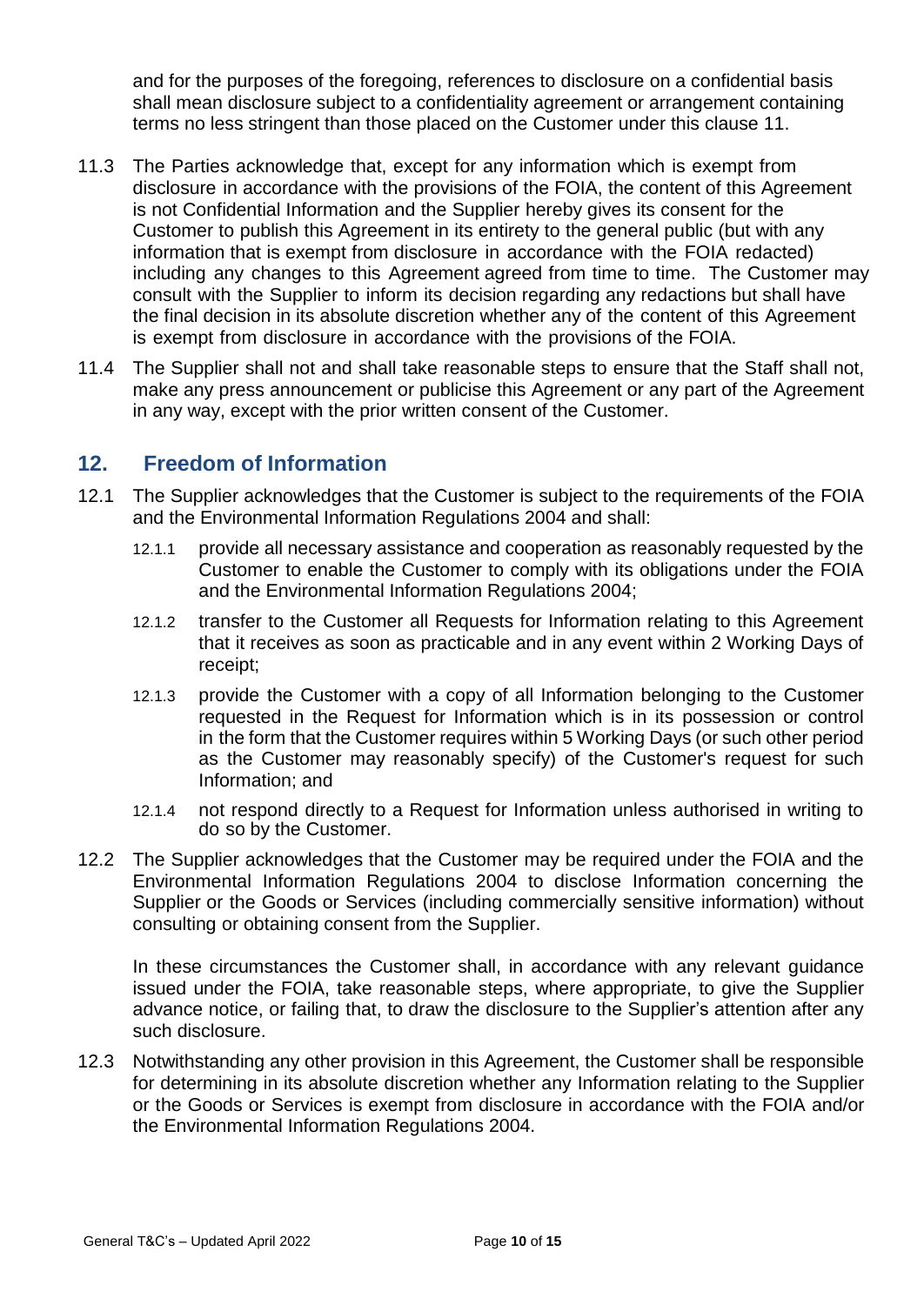# **13. Protection of Personal Data and Security of Data**

- 13.1 The Supplier shall, and shall procure that all Staff shall, comply with any notification requirements under the GDPR and both Parties shall duly observe all their obligations under the GDPR which arise in connection with this Agreement.
- 13.2 Notwithstanding the general obligation in clause 13.1, where the Supplier is processing Personal Data for the Customer as a data processor (as defined by the GDPR) the Supplier shall:
	- 13.2.1 ensure that it has in place appropriate technical and organisational measures to ensure the security of the Personal Data (and to guard against unauthorised or unlawful processing of the Personal Data and against accidental loss or destruction of, or damage to, the Personal Data), as required under the GDPR;
	- 13.2.2 provide the Customer with such information as the Customer may reasonably request to satisfy itself that the Supplier is complying with its obligations under the GDPR;
	- 13.2.3 promptly notify the Customer of:
		- (a) any breach of the security requirements of the Customer as referred to in clause 13.2; and
		- (b) any request for personal data; and
	- 13.2.4 ensure that it does not knowingly or negligently do or omit to do anything which places

the Customer in breach of the Customer's obligations under the GDPR.

13.3 When handling Customer data (whether or not Personal Data), the Supplier shall ensure the security of the data is maintained in line with the security requirements of the Customer as notified to the Supplier from time to time.

## **14. Liability**

- 14.1 The Supplier shall not be responsible for any injury, loss, damage, cost or expense suffered by the Customer if and to the extent that it is caused by the negligence or willful misconduct of the Customer or by breach by the Customer of its obligations under the Agreement.
- 14.2 Subject always to clauses 14.3 and 14.4:
	- 14.2.1 the aggregate liability of the Supplier in respect of all defaults, claims, losses or damages howsoever caused, whether arising from breach of this Agreement, the supply or failure to supply of the Goods or Services, misrepresentation (whether tortuous or statutory), tort (including negligence), breach of statutory duty or otherwise shall in no event exceed a sum equal to 125% of the Charges paid or payable to the Supplier; and
	- 14.2.2 except in the case of claims arising under clauses 9.5 and 18.3, in no event shall the

Supplier be liable to the Customer for

any:

- (a) loss of profits;
- (b) loss of

business;

(c) loss of revenue;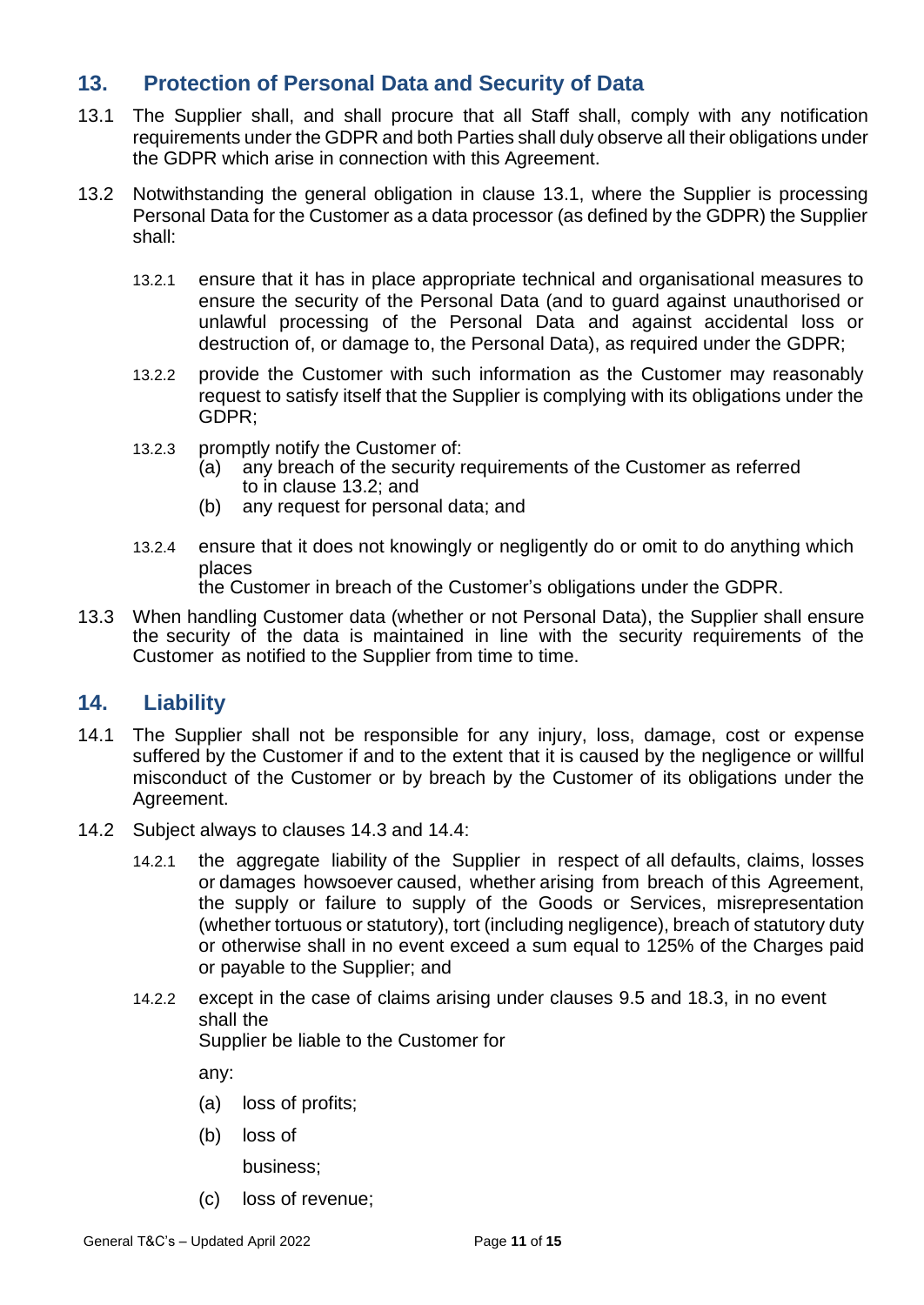- (d) loss of or damage to goodwill;
- (e) loss of savings (whether anticipated or otherwise); and/or
- (f) any indirect, special or consequential loss or damage.
- 14.3 Nothing in the Agreement shall be construed to limit or exclude either Party's liability for:
	- 14.3.1 death or personal injury caused by its negligence or that of its Staff;
	- 14.3.2 fraud or fraudulent misrepresentation by it or that of its Staff; or
	- 14.3.3 any other matter which, by law, may not be excluded or limited.
- 14.4 The Supplier's liability under the indemnity in clause 9.5 and 18.3 shall be unlimited.
- 14.5 The Supplier must ensure adequate insurance provision is maintained to required levels at all times during the term of the Agreement.
- 14.6 The Supplier will indemnify the Authority against any costs resulting from any Default by the Supplier relating to any applicable Law.

# **15. Force Majeure**

Neither Party shall have any liability under or be deemed to be in breach of this Agreement for any delays or failures in performance of this Agreement which result from circumstances beyond the reasonable control of the Party affected. Each Party shall promptly notify the other Party in writing when such circumstances cause a delay or failure in performance and when they cease to do so. If such circumstances continue for a continuous period of more than two months, either Party may terminate this Agreement by written notice to the other Party.

## **16. Termination**

- 16.1 The Customer may terminate this Agreement to supply:
	- 16.1.1 Goods in whole or in part before delivery or after delivery (where only parts of the Goods have been delivered) by written notice to the Supplier with immediate effect or;
	- 16.1.2 Services at any time by notice in writing to the Supplier to take effect on any date falling at least 1 month (or, if the initial Agreement is less than 3 months in duration, then at least 10 Working Days) later than the date of serving the relevant notice;
	- 16.1.3 (without prejudice to clause 16.1.7), is in material breach of any obligation under this Agreement which is not capable of remedy;
	- 16.1.4 repeatedly breaches any of the terms and conditions of this Agreement in such a manner as to reasonably justify the opinion that its conduct is inconsistent with it having the intention or ability to give effect to the terms and conditions of this Agreement;
	- 16.1.5 is in material breach of any obligation which is capable of remedy, and that breach is not remedied within 30 calendar days of the Supplier receiving notice specifying the breach and requiring it to be remedied;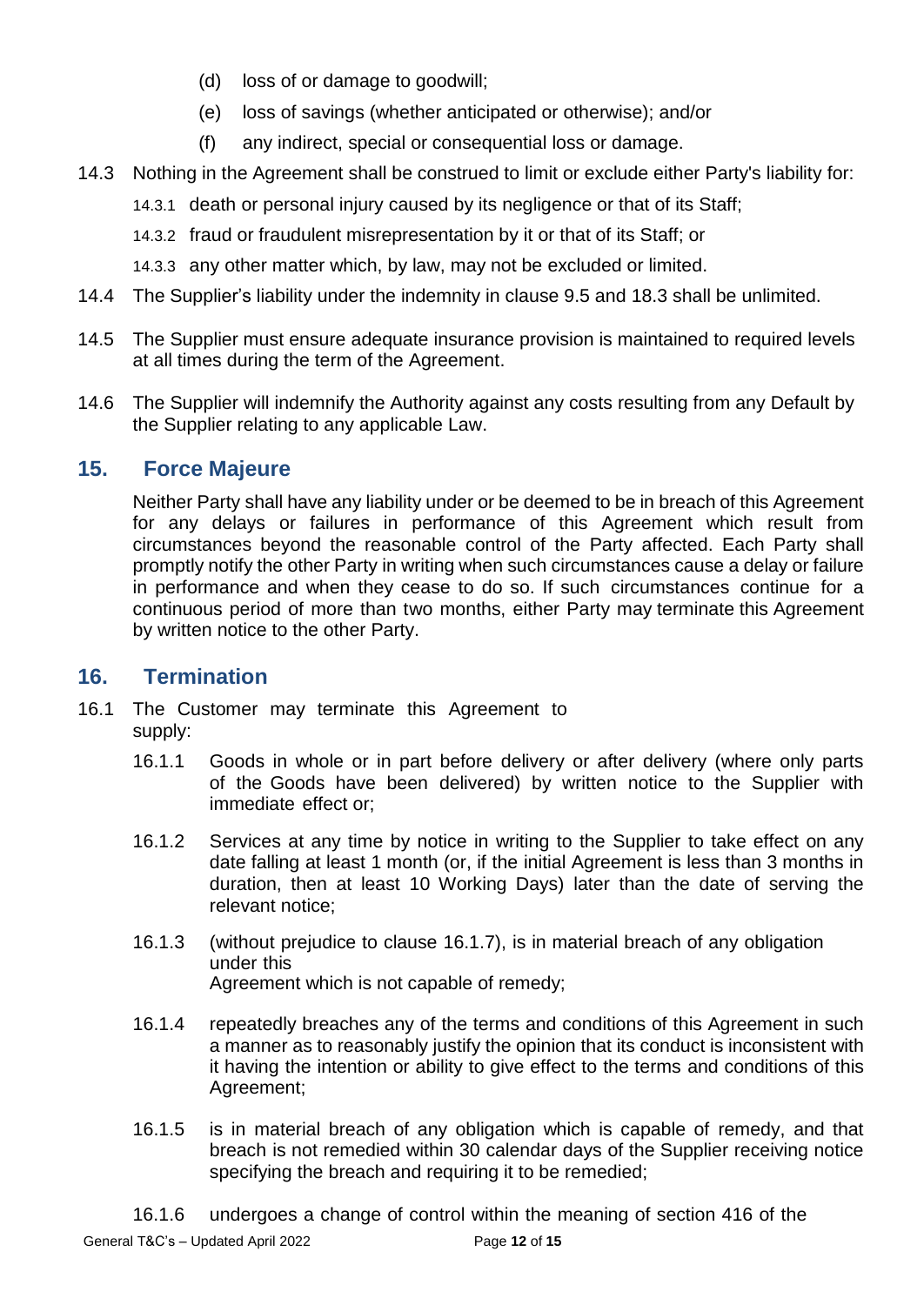Income and Corporation Taxes Act 1988;

- 16.1.7 breaches any of the provisions of clauses 7.2, 11, 12, 13 and 17;
- 16.1.8 becomes insolvent, or if an order is made or a resolution is passed for the winding up of the Supplier (other than voluntarily for the purpose of solvent amalgamation or reconstruction), or if an administrator or administrative receiver is appointed in respect of the whole or any part of the Supplier's assets or business, or if the Supplier makes any composition with its creditors or takes or suffers any similar or analogous action (to any of the actions detailed in this clause 16.1.8) in consequence of debt in any jurisdiction; or
- 16.1.9 fails to comply with legal obligations in the fields of environmental, social or labour law.
- 16.2 The Supplier shall notify the Customer as soon as practicable of any change of control as referred to in clause 16.1.6 or any potential such change of control.
- 16.3 The Supplier may terminate this Agreement by written notice to the Customer if the Customer has not paid any undisputed amounts within 90 days of them falling due.
- 16.4 Termination or expiry of this Agreement shall be without prejudice to the rights of either Party accrued prior to termination or expiry and shall not affect the continuing rights of the Parties under this clause and clauses 1, 3.2, 6.1, 6.2, 6.6, 6.7, 7, 9, 10.2, 12, 13, 14, 15, 16.5,18.3, 19 and 20.7 or any other provision of the Agreement that either expressly or by implication has effect after termination.
- 16.5 Upon termination or expiry of this Agreement, the Supplier shall:
	- 16.5.1 give all reasonable assistance to the Customer and any incoming supplier of the
		- Goods or Services; and
	- 16.5.2 return all requested documents, information and data to the Customer as soon as reasonably practicable.

#### **17. Compliance**

- 17.1 The Supplier shall promptly notify the Customer of any health and safety hazards which may arise in connection with the performance of its obligations under the Agreement. The Customer shall promptly notify the Supplier of any health and safety hazards which may exist or arise at the Customer's premises and which may affect the Supplier in the performance of its obligations under this Agreement.
- 17.2 The Supplier shall:
	- 17.2.1 comply with the reasonable requirements of the Customer's security arrangements;
	- 17.2.2 comply with all the Customer's health and safety measures while on the Customer's premises; and
	- 17.2.3 notify the Customer immediately in the event of any incident occurring in the performance of its obligations under this Agreement on the Customer's premises where that incident causes any personal injury or damage to property which could give rise to personal injury.
	- 17.2.4 perform its obligations under this Agreement in accordance with all applicable equality Law and the Customer's equality and diversity policy as provided to the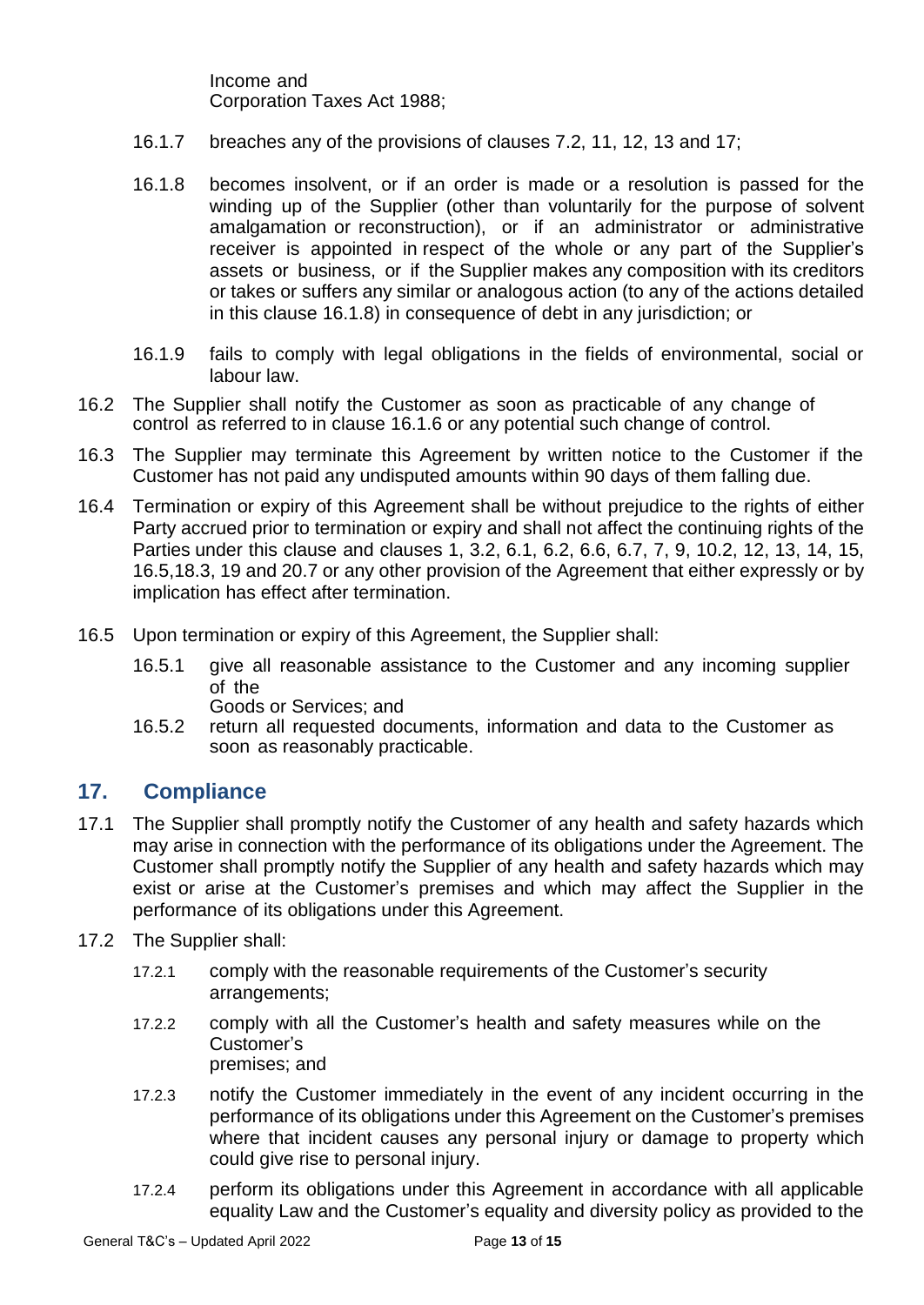Supplier from time to time; and

- 17.2.5 take all reasonable steps to secure the observance of clause 17.2.2 and 17.2.4 by all Staff.
- 17.2.6 ensure adequate Business Continuity arrangements are in place and are regularly reviewed.
- 17.3 The Supplier shall supply the Goods and Services in accordance with the Customer's environmental policy as provided to the Supplier from time to time.
- 17.4 Goods shall be packed and marked in a proper manner and in accordance with any statutory requirements and any requirements of the carriers. All packaging materials shall be considered non-returnable. The Supplier shall indemnify the Customer against all actions, suits, claims, demands, losses, charges, costs and expenses which the Customer may suffer or incur as a result of, or in connection with, any breach of this clause 17.4.

# **18. Prevention of Fraud and Corruption**

- 18.1 The Supplier and the Staff shall comply with the requirements of the Bribery Act 2010 at all times and shall not offer, give, or agree to give anything, to any person an inducement or reward for doing, refraining from doing, or for having done or refrained from doing, any act in relation to the obtaining or execution of this Agreement or for showing or refraining from showing favour or disfavour to any person in relation to this Agreement.
- 18.2 The Supplier shall take all reasonable steps, in accordance with good industry practice, to prevent fraud by the Staff and the Supplier (including its shareholders, members and directors) in connection with this Agreement and shall notify the Customer immediately if it has reason to suspect that any fraud has occurred or is occurring or is likely to occur.
- 18.3 If the Supplier or the Staff engages in conduct prohibited by clause 18.1 or commits fraud in relation to this Agreement or any other contract with the Customer; the Customer may:
	- 18.3.1 terminate this Agreement and recover from the Supplier the amount of any loss suffered by the Customer resulting from the termination, including the cost reasonably incurred by the Customer of making other arrangements for the supply of the Goods or Services and any additional expenditure incurred by the Customer throughout the remainder of this Agreement; or
	- 18.3.2 recover in full from the Supplier any other loss sustained by the Customer in consequence of any breach of this clause.

## **19. Dispute Resolution**

- 19.1 The Parties shall attempt in good faith to negotiate a settlement to any dispute between them arising out of or in connection with this Agreement and such efforts shall involve the escalation of the dispute to an appropriately senior representative of each Party.
- 19.2 If the dispute cannot be resolved by the Parties within one month of being escalated as referred to in clause 19.1, the dispute may by agreement between the Parties be referred to a neutral adviser or mediator (the "**Mediator**") chosen by agreement between the Parties. All negotiations connected with the dispute shall be conducted in confidence and without prejudice to the rights of the Parties in any further proceedings.
- 19.3 If the Parties fail to appoint a Mediator within one month or fail to enter into a written agreement resolving the dispute within one month of the Mediator being appointed, either Party may exercise any remedy it has under applicable law.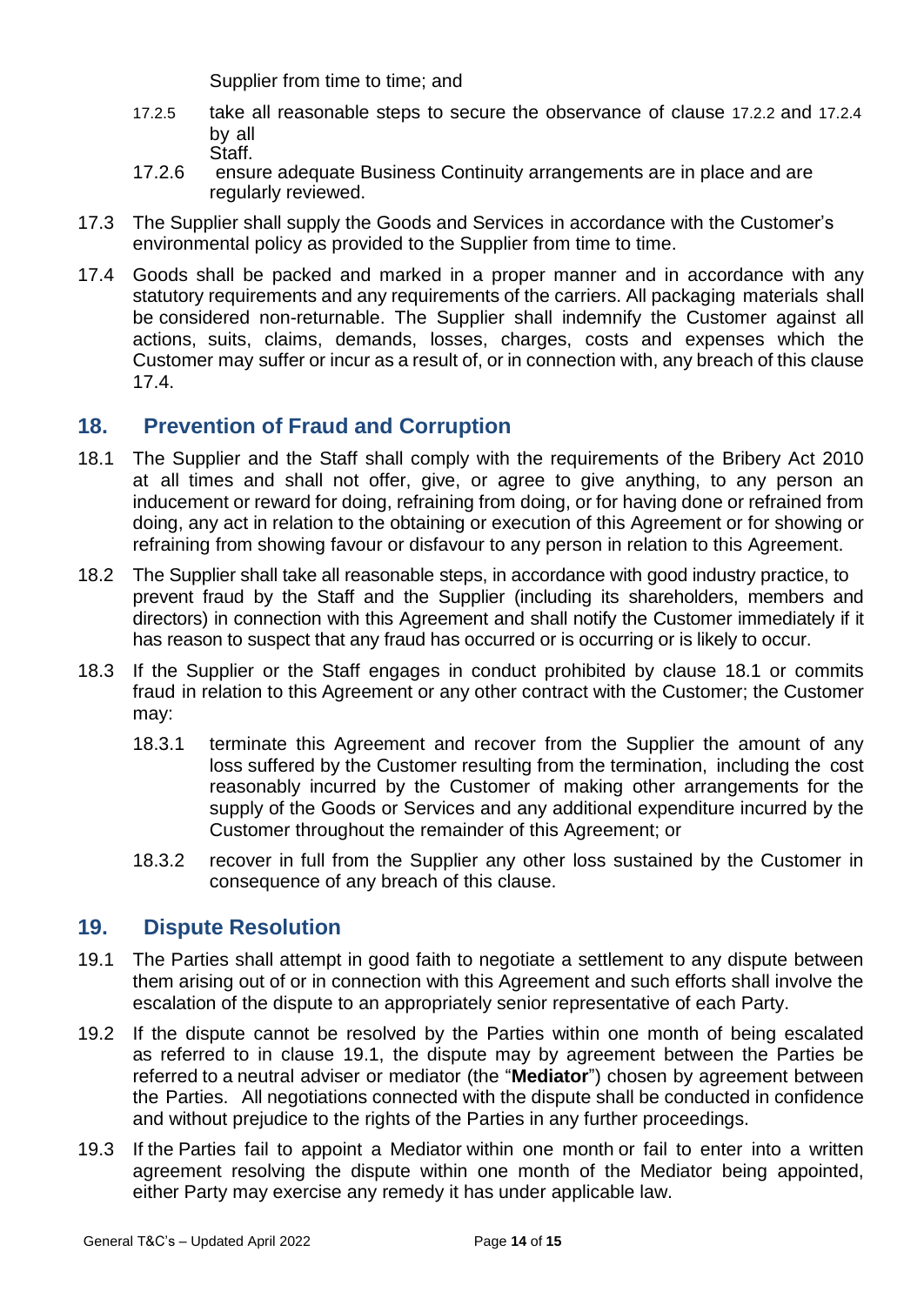#### **20. General**

- 20.1 Each of the Parties represents and warrants to the other that it has full capacity and authority, and all necessary consents, licenses and permissions to enter into and perform its obligations under this Agreement, and that this Agreement is executed by its duly authorised representative.
- 20.2 A person who is not a party to this Agreement shall have no right to enforce any of its provisions which, expressly or by implication, confer a benefit on him, without the prior written agreement of the Parties.
- 20.3 This Agreement cannot be varied except in writing signed by a duly authorised representative of both the Parties.
- 20.4 This Agreement contains the whole agreement between the Parties and supersedes and replaces any prior written or oral agreements, representations or understandings between them. The Parties confirm that they have not entered into this Agreement on the basis of any representation that is not expressly incorporated into this Agreement. Nothing in this clause shall exclude liability for fraud or fraudulent misrepresentation.
- 20.5 Any waiver or relaxation either partly, or wholly of any of the terms and conditions of this Agreement shall be valid only if it is communicated to the other Party in writing and expressly stated to be a waiver. A waiver of any right or remedy arising from a breach of contract shall not constitute a waiver of any right or remedy arising from any other breach of the Agreement.
- 20.6 This Agreement shall not constitute or imply any partnership, joint venture, agency, fiduciary relationship or other relationship between the Parties other than the contractual relationship expressly provided for in this Agreement. Neither Party shall have, nor represent that it has, any authority to make any commitments on the other Party's behalf.
- 20.7 Except as otherwise expressly provided by this Agreement, all remedies available to either Party for breach of this Agreement (whether under this Agreement, statute or common law) are cumulative and may be exercised concurrently or separately, and the exercise of one remedy shall not be deemed an election of such remedy to the exclusion of other remedies.
- 20.8 If any provision of this Agreement is prohibited by law or judged by a court to be unlawful, void or unenforceable, the provision shall, to the extent required, be severed from this Agreement and rendered ineffective as far as possible without modifying the remaining provisions of this Agreement and shall not in any way affect any other circumstances of or the validity or enforcement of this Agreement.

#### **21. Notices**

- 21.1 Any notice to be given under this Agreement shall be in writing and may be served by personal delivery, first class recorded or, subject to clause 21.3, e-mail to the address of the relevant Party set out in the Award Letter, or such other address as that Party may from time to time notify to the other Party in accordance with this clause:
- 21.2 Notices served as above shall be deemed served on the Working Day of delivery provided delivery is before 5.00pm on a Working Day. Otherwise, delivery shall be deemed to occur on the next Working Day. An email shall be deemed delivered when sent unless an error message is received.
- 21.3 Notices under clauses 15 (Force Majeure) and 16 (Termination) may be served by email only if the original notice is then sent to the recipient by personal delivery or recorded delivery in the manner set out in clause 21.1.